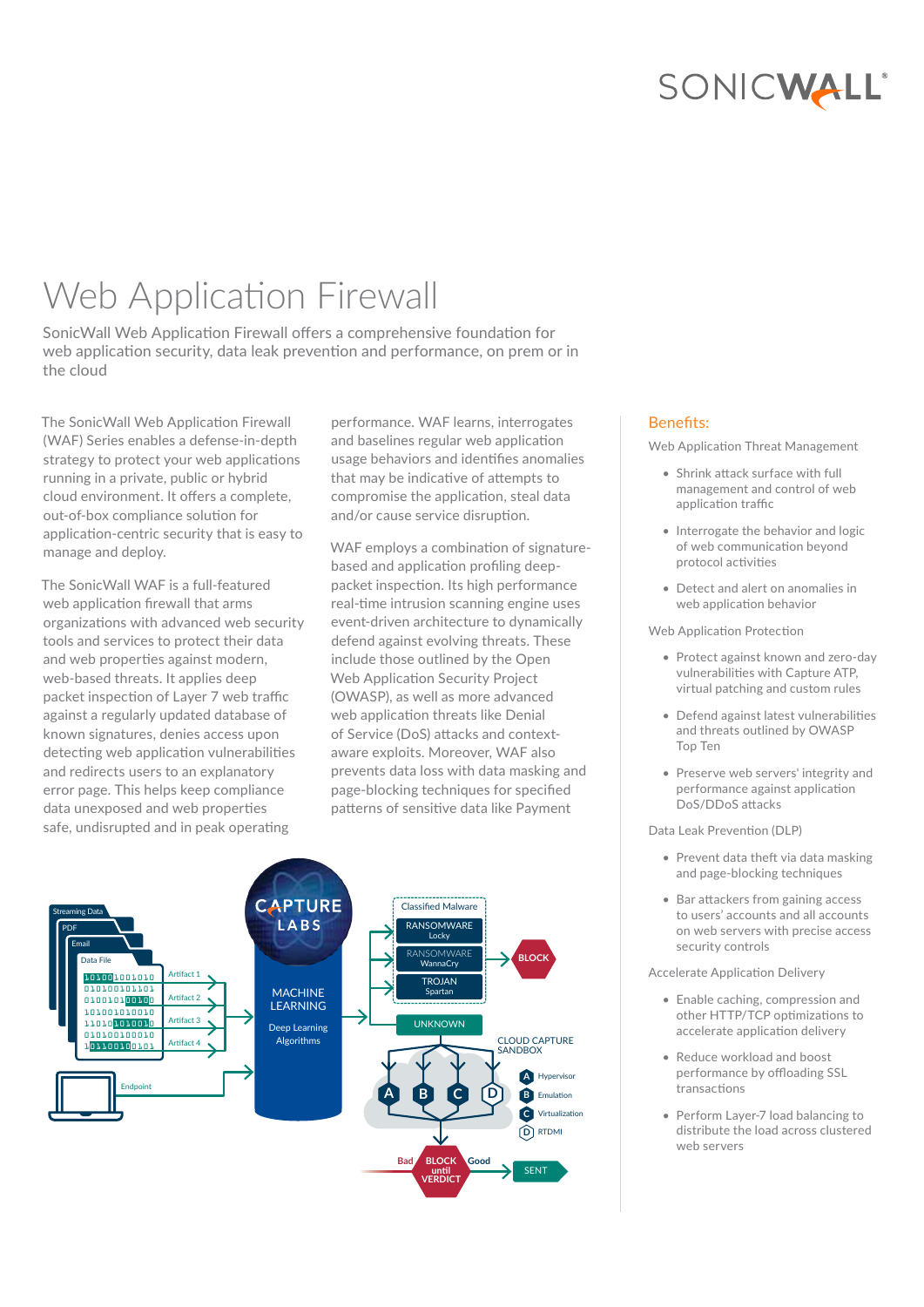Card Information (PCI) and government issued identification.

For optimal protection against malicious downloads, malware injections or advanced threats, WAF leverages SonicWall Capture Labs threat research. It also adds SonicWall Capture Advanced Threat Protection (ATP) and Real-Time Deep Memory Inspection (RTDMI™) service options to its suite of web security services. Additionally, APIs are provided to give administrators the ability to monitor and orchestrate WAF operations programmatically for improved web security automation and efficiency.

#### **Cross-vector threat intelligence**

Capture Labs performs threat hunting and intelligence sharing across the entire SonicWall security ecosystem including WAF. The research team vets cross-vector threat information from a variety of sources, including a million globally placed security sensors while continuously developing and patching WAF with dynamic threat signatures for up-to-date web application protection.

#### **Multi-engine advanced threat analysis**

SonicWall Capture ATP Service extends web application protection to detect and prevent zero-day attacks. Suspicious file downloads or injections are sent to the SonicWall Capture ATP service in the cloud for analysis using deep learning algorithms. It has the option to hold them at the gateway until a verdict is rendered.

Unique only to SonicWall, this multiengine sandbox platform applies a combination of third-party and proprietary static and dynamic processing tools for threat prevention. These include a pool of over 60 reputable virus scanners, RTDMI, virtualized sandboxing, full system emulation and hypervisorlevel analysis technologies.

Simultaneously, each inspection technique executes suspicious code and analyzes behavior and provides comprehensive visibility to malicious activity. At the same time, it resists evasion tactics for optimized zero-day threat discovery and defense.

#### **Let's Encrypt integration**

To help organizations deliver greater security to website visitors and elevate their SEO placement, WAF integrates with the Let's Encrypt service. This complimentary Certificate Authority (CA) service includes issuing, monitoring, renewing and decommissioning certificates, for easy SSL/TLS certificate life-cycle management. Completely managed by the SonicWall WAF,

customers can easily implement HTTPS for their websites using this service.

#### **Economy of Scale**

WAF provides economy of scale benefits of virtualization and can be deployed as a virtual appliance in private clouds based on VMWare or Microsoft Hyper-V; or in AWS or Microsoft Azure public cloud environments. This gives organizations all the security advantages of a physical WAF with the operational and economic benefits of virtualization, including system scalability and agility, speed of system provisioning, simple management and cost reduction.

Acceleration features include load balancing, content caching, compression and connection multiplexing improve performance of protected websites and significantly reduce transactional costs. A robust dashboard provides an easy-touse, web-based management interface. This features status page overview of all monitoring and blocking activities, such as signature database status information and threats detected and prevented since boot-up.

The WAF Series is available in four website models that represent their licensed inspection capacities to accommodate various monthly traffic volume with unlimited domain. The



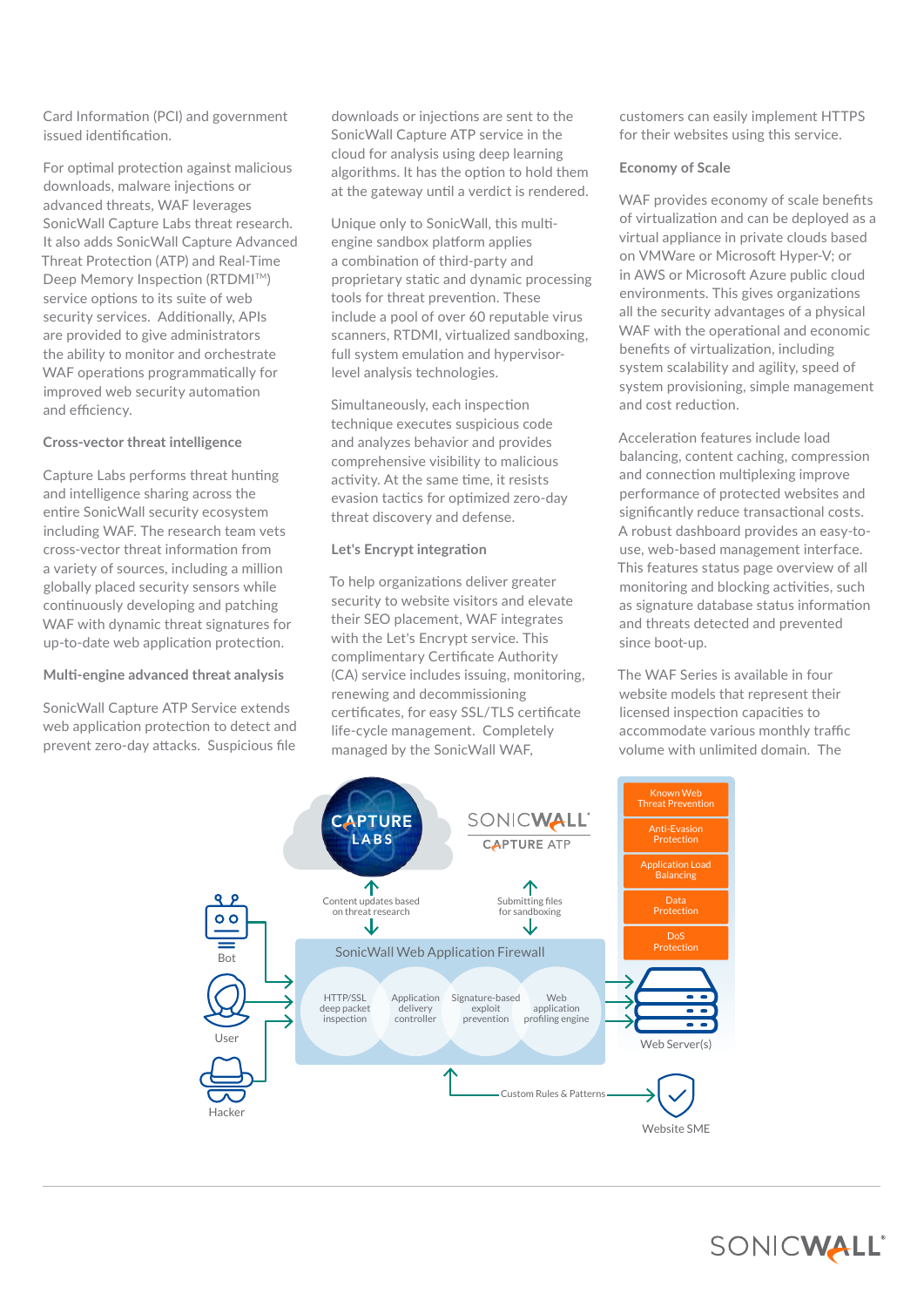subscribed Licensed Capacity activates WAF's complete suite of security services up to the prescribed monthly capacity. Services include Capture ATP with RTDMI™ technology to inspect web traffic and web transactions. It then resets each month. Licensed Capacity options are stackable to address growing capacity needs.

### Deployment options

SonicWall WAF can be deployed on a wide variety of virtualized and cloud

# Summary of WAF Features

## Web Application Security

- OWASP Top 10 Protection
- CSRF Protection
- Cookie Tampering Protection
- Website Fingerprint Detection
- Sensitive Data Protection Masking and Blocking
- Rate Limiting and DoS Protection
- Anti-evasive inspection
- Automatic Signature updates
- Web Application Profiling & Auto-Rule Generation
- Access Policies (using Geo, IP, URL or User)
- Custom Rules & Rule-chaining
- Custom Error response
- Secure Session Logout
- HTTP Strict Transport Security (HSTS) Support
- Let's Encrypt service
- Authentication with MFA support

#### Capture advanced threat protection

- Real-Time Deep Memory Inspection
- Cloud-based multi-engine analysis
- Virtualized sandboxing

platforms for various private/public cloud security use cases. The WAF Series is available for deployment on the following platforms:

- 1. Private Cloud:
	- VMware ESXi
	- Microsoft Hyper-V
- 2. Public Cloud:
	- Amazon Web Services (AWS)
	- Microsoft Azure
- Hypervisor level analysis
- Full system emulation
- Broad file type examination
- Automated and manual submission
- Real-time threat intelligence updates
- Block until verdict

#### Botnet Protection

- Geo-IP- and Threat Intel-based protection filtering
- Blacklisting and Whitelisting
- Blocking and Captcha-based Remediation Support

#### Secure Web Application Delivery

- Secure Web App. Offloading
- SSL Inspection & PFS
- Session Logout Timer
- Layer-7 Load Balancing
- Web App. Health Monitoring
- Web App. Acceleration -content caching, compression and TCP optimization

#### Administration

- Customizable Web Portal with CLI Support
- Admin Authentication via AD/LDAP, RADIUS and Certificate

| <b>WEBSITE</b><br><b>MODEL</b> | <b>LICENSED</b><br><b>CAPACITY</b> |
|--------------------------------|------------------------------------|
| <b>PRO</b>                     | 10 GB per Month                    |
| <b>SMALL</b>                   | 50 GB per Month                    |
| <b>MEDIUM</b>                  | 200 GB per Month                   |
| I ARGF                         | 500 GB per Month                   |

- Automatic Software Updates
- API Support

#### Monitoring & Reporting

- SNMP Support
- Event / Audit Logging & Syslog
- Email alerts
- System monitoring & Diagnostics
- Threats Dashboard
- Health Dashboard
- PDF Report Exports

#### Platforms & Licensing

- VMWare & MS Hyper-V and AWS & MS Azure (BYOL)
- Subscription License based on capacity

#### **Partner Enabled Services**

Need help to plan, deploy or optimize your SonicWall solution? SonicWall Advanced Services Partners are trained to provide you with world class professional services. Learn more at [www.sonicwall.com/PES.](http://www.sonicwall.com/PES)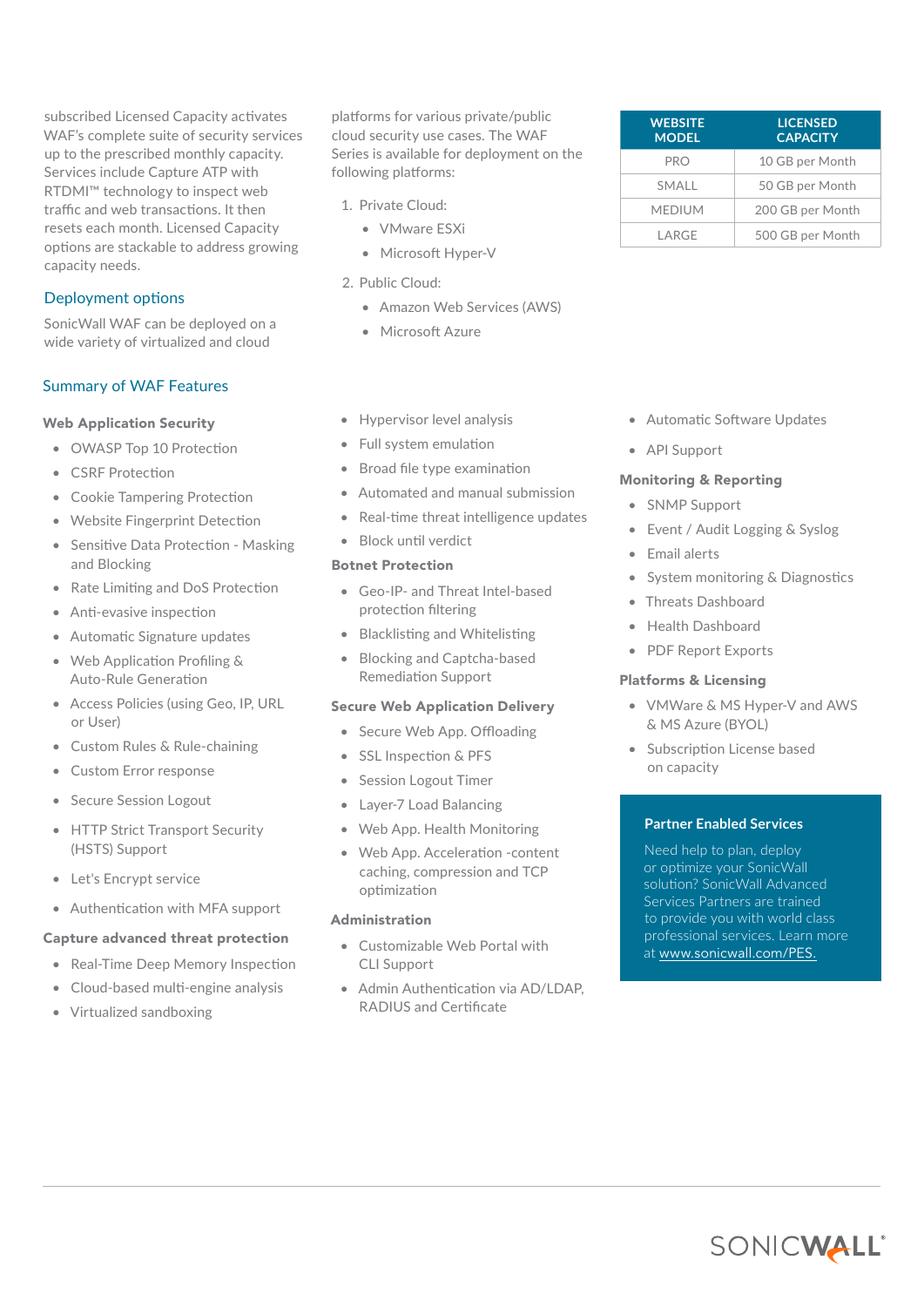# Features

| <b>Web Application Security and Bot Protection</b>       |                                                                                                                                                                                                                                                                                               |  |
|----------------------------------------------------------|-----------------------------------------------------------------------------------------------------------------------------------------------------------------------------------------------------------------------------------------------------------------------------------------------|--|
| OWASP Top 10 Protection                                  | Protection of web applications from top 10 known attacks from the Open Web Application Security Protection<br>(OWASP) including SQL Injection, XSS/CSRF, Web Fingerprinting, etc.                                                                                                             |  |
| Sensitive Data Protection                                | Prevent sensitive data loss prevention with the ability to block pages presenting sensitive data and masking<br>Personally Identifiable Information (PII) like credit card numbers and social security numbers                                                                                |  |
| <b>Session Management</b><br>Controls                    | Provide strong session management and authentication capabilities to enhance the authorization requirements such<br>One Time Password, Two-factor Authentication, Single Sign-On, and client certificate authentication.                                                                      |  |
| Web-Form Input Validation                                | Inspect and validate client requests for possible malicious code to protect the backend servers from transactions<br>that could allow hackers to bypass security defenses.                                                                                                                    |  |
| <b>Session Hijacking Monitoring</b>                      | Detect eavesdropping, intrusion and even theft of a web sessions to help prevent malicious actions taken by the attacker.                                                                                                                                                                     |  |
| Secure Session Logout                                    | Provide the ability to safely and securely logout of a Web App that has been authenticated by a WAF.                                                                                                                                                                                          |  |
| <b>Perfect Forward Secrecy</b><br>(PFS) prevention       | Protect past sessions against future compromises of secret keys or passwords.                                                                                                                                                                                                                 |  |
| Deny Cross-Site Request<br>Forgery (CSRF) attacks        | Recognize and prohibit malicious websites from sending illegitimate requests to a web application that a user is<br>already authenticated against from a different website.                                                                                                                   |  |
| Block code injection or<br>remote code-inclusion attacks | Recognize and disrupt attacks that exploit a web application's interface to the underlying operating system and results in<br>the unwanted execution of arbitrary code or harmful commands, such as the download a malicious payload.                                                         |  |
| Cookie Tampering<br>Protection and Encryption            | Protect against cookie theft, poisoning, inaccuracies, and Cross-Site Cooking via encryption and exclusion.                                                                                                                                                                                   |  |
| Rate Limiting for Custom Rules                           | Track the rate at which a custom rule, or rule chain, is being matched to block dictionary attacks or brute force attacks.                                                                                                                                                                    |  |
| Web server Fingerprint<br>Protection                     | Defend against web server fingerprinting attacks that identify web application software, its version and the platform<br>that help hackers exploit vulnerabilities reported in the software.                                                                                                  |  |
| Web services/API<br>protection                           | Prevent exposure of the valuable information contain within web services and APIs.                                                                                                                                                                                                            |  |
| <b>API Support</b>                                       | Give administrators the ability to monitor and orchestrate WAF operations programmatically without using the<br>management web interface.                                                                                                                                                     |  |
| CMS platform protection:                                 | Use custom rules with virtual patching to neutralize new vulnerabilities found in popular CMS tools, such as<br>WordPress, Joomla, and Documentum.                                                                                                                                            |  |
| Denial of Service Protection                             | Rate-limiting and bandwidth throttling of traffic to web applications for Denial of Service (DoS) protection of<br>web applications.                                                                                                                                                          |  |
| Automatic Signature<br>Updates                           | Periodic automated updates of signatures based on research from Capture Labs of new and emerging web<br>application threats                                                                                                                                                                   |  |
| Web Application Profiling                                | Unique profiling engine that monitors known good activity against a web application to establish a baseline and<br>automatically generates WAF rules for that web application. Supports the use of trusted IP addresses for baselining.                                                       |  |
| Custom Rules &<br>Error Response                         | Ability to create custom rules based on application-specific logic along with creation of rule-chains for serialized<br>logic. Customizable block pages and error messages when rules are matched.                                                                                            |  |
| Botnet Filtering<br>& Remediation                        | Botnet filtering based on geography, explicit IP addresses/ranges and leveraging built-in threat intelligence<br>integration. Support for remediation via captchas for each type of botnet filter. Also supports creation of<br>blacklists and whitelists.                                    |  |
| <b>HTTP Strict Transport</b><br>Security (HSTS) Support  | Policy mechanism to force browsers and apps connections to use HTTPS encryption for secured web<br>communication and data exchange. This helps protect against protocol downgrade attacks and cookie hijacking.                                                                               |  |
| Let's Encrypt service                                    | Integrated with the Let's Encrypt service for easy SSL/TLS certificate life-cycle management. This includes<br>issuing, monitoring renewing and decommissioning certificates.                                                                                                                 |  |
| Authentication with<br>MFA support                       | Authentication of users to websites and URLs with existing authentication services offered by the website or by<br>injecting an explicit authentication mechanism of its own. These mechanisms can also be stacked (e.g. 2FA, OTP)<br>for multi-factor authentication to sensitive web pages. |  |

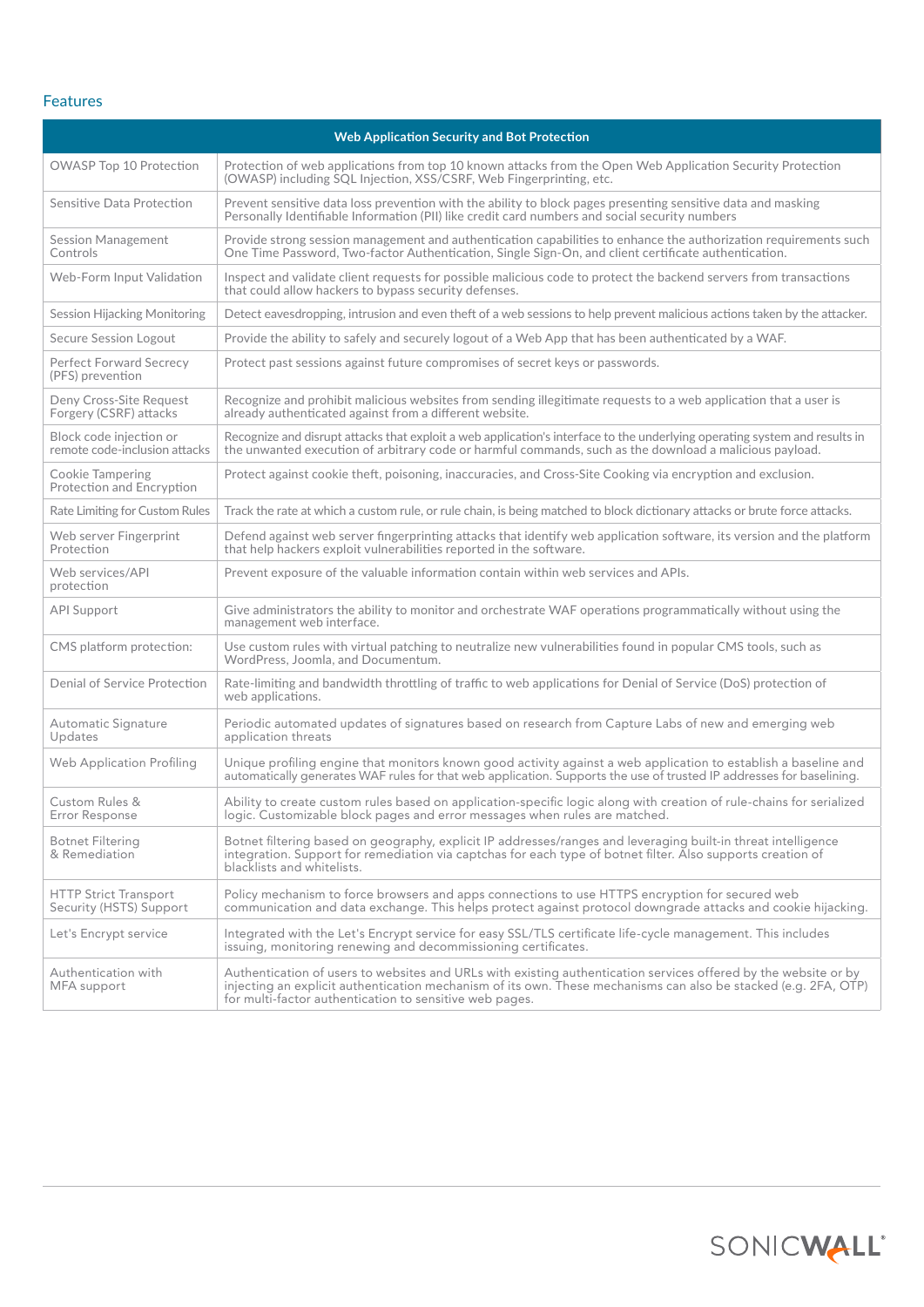| <b>Capture Advanced Threat Protection</b>   |                                                                                                                                                                                                                                                                                                                           |  |
|---------------------------------------------|---------------------------------------------------------------------------------------------------------------------------------------------------------------------------------------------------------------------------------------------------------------------------------------------------------------------------|--|
| Multi-engine sandboxing                     | The multi-engine sandbox platform, which includes virtualized sandboxing, full system emulation, and hypervisor<br>level analysis technology, executes suspicious code and analyzes behavior, providing comprehensive visibility to<br>malicious activity.                                                                |  |
| Real-Time Deep Memory<br>Inspection (RTDMI) | This patent-pending cloud-based technology detects and blocks malware that does not exhibit any malicious<br>behavior and hides its weaponry via encryption. By forcing malware to reveal its weaponry into memory, the RTDMI<br>engine proactively detects and blocks mass-market, zero-day threats and unknown malware. |  |
| Block until verdict                         | To prevent potentially malicious files from entering the network, files sent to the cloud for analysis can be held at the<br>gateway until a verdict is determined.                                                                                                                                                       |  |
| Broad file type and size<br>analysis        | Supports analysis of a broad range of file types, including executable programs (PE), DLL, PDFs, MS Office<br>documents, archives, JAR, and APK plus multiple operating systems including Windows, Android, Mac OS X and<br>multi-browser environments.                                                                   |  |
| Rapid deployment of<br>signatures           | When a file is identified as malicious, a signature is immediately deployed to firewalls with SonicWall Capture ATP<br>subscriptions and Gateway Anti-Virus and IPS signature databases and the URL, IP and domain reputation databases<br>within 48 hours.                                                               |  |

| <b>Secure Application Delivery</b>   |                                                                                                                                                                                                                                                                            |  |
|--------------------------------------|----------------------------------------------------------------------------------------------------------------------------------------------------------------------------------------------------------------------------------------------------------------------------|--|
| Secure Web<br>Application Offloading | Deployed as a Reverse Proxy to offload application front-ending. Also includes the ability to auto-logout user<br>sessions after specific inactivity periods.                                                                                                              |  |
| SSL Inspection                       | Built-in support for both HTTP and SSL/TLS traffic, with the ability to receive SSL/TLS traffic and forward as HTTP<br>to web applications. Ability to import and store SSL certificates with support to broker Certificate Signing Requests<br>(CSRs) and CRL validation. |  |
| Layer-7 Load Balancing               | Easy to use Load-balancing features with session persistence, customizable logic and failover support that also<br>delivers web application health monitoring.                                                                                                             |  |
| Web Application<br>Acceleration      | Leverage a combination of content caching, content compression and network bandwidth optimization to deliver p<br>accelerated website experiences                                                                                                                          |  |

| Management           |                                                                                                                     |  |
|----------------------|---------------------------------------------------------------------------------------------------------------------|--|
| Web Portal & Command | Familiar web portal for GUI-based administration with customizable look and feel including logos (for Service       |  |
| Line Interface       | Providers). Additional support also for CLI-based administration                                                    |  |
| Administrator        | Support for multiple forms of administrator authentication including MS Active Directory, LDAP, RADIUS and          |  |
| Authentication       | Certificate-based authentication. Includes Password strength enforcement and role-based authorization.              |  |
| Software Updates     | Automated software updates from SonicWall Cloud that are automatically downloaded and applied for all licensed WAFs |  |

| Monitoring & Reporting                     |                                                                                                                                                                                                                                                   |  |
|--------------------------------------------|---------------------------------------------------------------------------------------------------------------------------------------------------------------------------------------------------------------------------------------------------|--|
| Logging & Alerting                         | Granular logging for security, system and audit events with the flexibility to control log levels and configure log<br>transfer via Syslog to external systems like SIEM platforms. Severity-based email-based alerting of events                 |  |
| System Monitoring &<br><b>SNMP Support</b> | Extensive system diagnostics using debug modes and with auto-generation of Technical Support reports (TSRs).<br>Support for 3rd party monitoring using SNMP with easily downloadable MIBs                                                         |  |
| Dashboards & Reports                       | Intuitive dashboards for Top Web Security & Botnet Threats, Latest Alerts and for Web Application Health and<br>Performance. Comparative dashboards against global threat status with Capture Labs support. Downloadable<br>reports in PDF format |  |

| <b>Platforms &amp; Licenses</b> |                                                                                                                                                                                                                           |
|---------------------------------|---------------------------------------------------------------------------------------------------------------------------------------------------------------------------------------------------------------------------|
| Platforms                       | Delivered as a virtual appliance that can be deployed on private cloud hypervisors VMWare and MS Hyper-V, as well<br>as public clouds AWS and MS Azure. For AWS and Azure, the Bring-Your-Own-License models is supported |
| License Model                   | Procured as a Subscription License with a termed entitlement of use and includes 24x7 Support Services. Available<br>in different "models" based on capacity and in single-year and multi-year SKUs.                      |

SONICWALL®